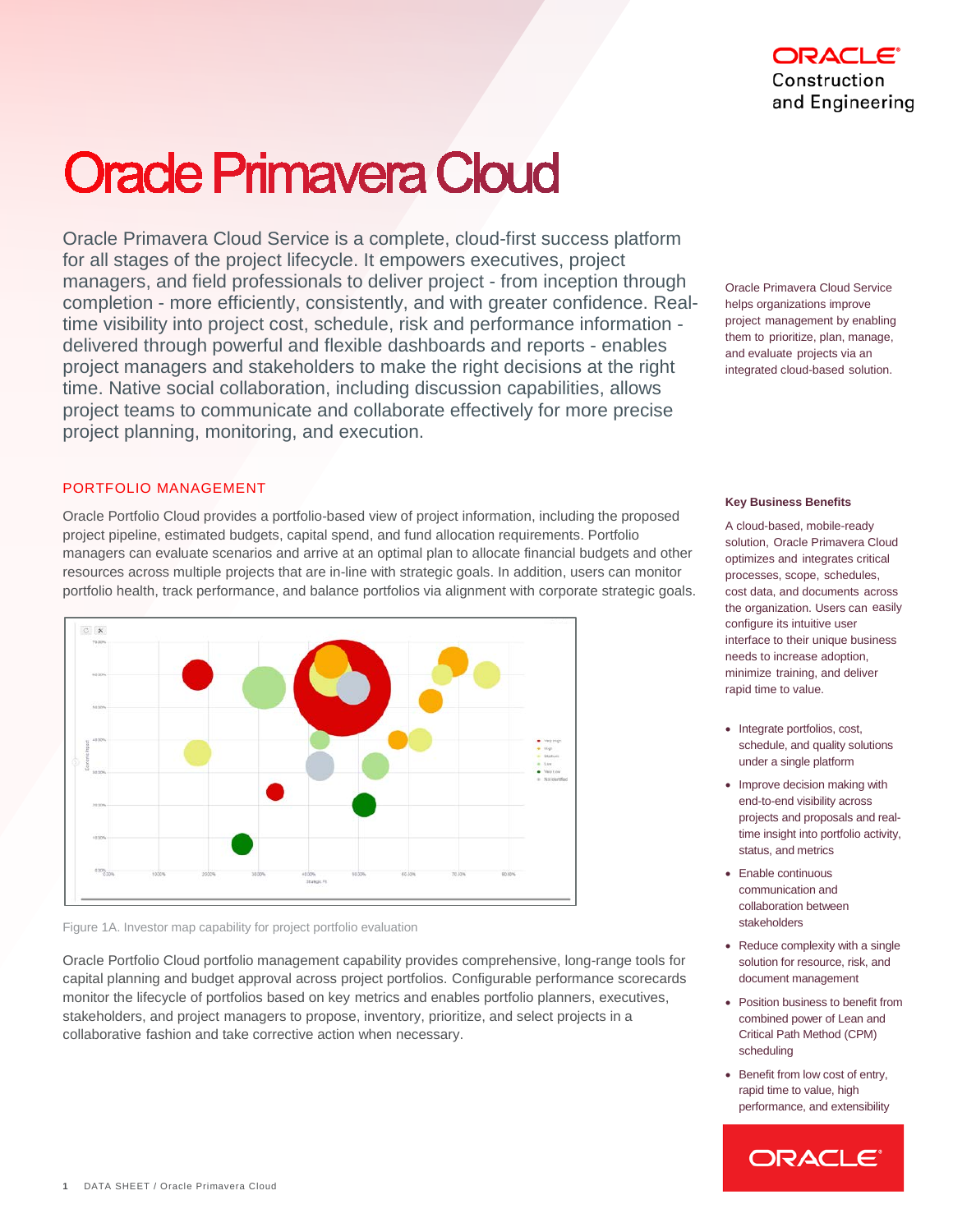| $\Xi$                                   |          |                           |                         |                                 |                   |                  |                            |                             |                                |                         |                      |
|-----------------------------------------|----------|---------------------------|-------------------------|---------------------------------|-------------------|------------------|----------------------------|-----------------------------|--------------------------------|-------------------------|----------------------|
|                                         |          |                           |                         | <b>bu</b> Strategic Fit         |                   |                  | <b>III</b> Economic Impact |                             | <b>m</b> Feasibility<br>$\sim$ |                         |                      |
| Projects & Proposals                    |          | Evaluation Score   Growth | <b>Drives Cloud</b>     | Market Positioning Casabilities |                   | Market Size      | Cost/Benefit               | Geographic Impact           | Tochnical Sixk                 | Resources-<br>Financial | Resources.<br>Pecola |
| Cloud Arcelarator                       | ۰        | <b>63,66% Levy</b>        |                         | Medium                          | Low               | High             | Hoh                        | <b>Medium</b>               | <b>Mary Low</b>                | Low                     | <b>Machine</b>       |
| Stategic Initiatives                    | $\circ$  |                           | 60.31% Medium           | Medium                          | Hot               | High             | <b>Mary High</b>           | Very Low                    | <b>Very Low</b>                | <b>Mary High</b>        | <b>Low</b>           |
| <b>Primarysis Implementation</b>        | $\circ$  | 54.00% Etw                |                         | <b>Medium</b>                   | Madium            | Low              | <b>Medium</b>              | <b>High</b>                 | ter.                           | Medium                  | High                 |
| IT intra Development                    | $\circ$  |                           | 67.70% <b>Very lock</b> | <b>Mary Low</b>                 | Low               | <b>Very High</b> | High                       | Mary Low                    | <b>Jaich</b>                   | <b>Very High</b>        | tow                  |
| Pracess Improvement                     | $\circ$  |                           | 56.53% Medium           | Low.                            | <b>Very Filch</b> | Medium           | <b>High</b>                | <b>Mony Low</b>             | <b>Mony Low</b>                | Medium                  | Low                  |
| City Center Office Building Addition C  |          | 32.09% LEW                |                         | Medium                          | Low               | Low              | <b>DW</b>                  | <b>High</b>                 | <b>Vied lum</b>                | Medium                  | Low                  |
| Hattang Corporate Park                  | o        |                           | 5193% May Los           | Medium                          | Low               | <b>Medium</b>    | Lyw.                       | <b>Administration</b>       | Low.                           | Medium                  | Very Fright          |
| Harbour Pointe Assisted Living Cert (C) |          | 49.55%                    | Law                     | Médium                          | Low               | Low              | <b>EXIM</b>                | <b>Medium</b>               | <b>High</b>                    | Low                     | <b>Medium</b>        |
| Juniper Nursing Hone                    | $\circ$  | 07.33%                    | ton                     | Low                             | Low               | High-            | Medium                     | <b>Mary Low</b>             | Low.                           | <b>Very High</b>        | <b>Blackum</b>       |
| Dritwood - Retual Outsge                | $\sigma$ | 43.06%                    | <b>Very Low</b>         | Low                             | Low               | Medium           | 650                        | <b><i><u>Medium</u></i></b> | <b>High</b>                    | <b>Medium</b>           | tow                  |
| Red River - Refuel Outson               | $\circ$  | 0504%                     | HON                     | Low-                            | Medium            | Hun              | Heat-                      | Hazh.                       | <b>Very Low</b>                | Low                     | <b>Low</b>           |
| Barban, TX - Offine Maintenance V C>    |          | 51.33% <b>East</b>        |                         | tow                             | Medium            | Low              | Medium                     | Medium                      | Low                            | Hoh                     | Madium               |
| <b>Cloud Buccass</b>                    | $\circ$  |                           | 38.38% Midlum           | <b>Medium</b>                   | Hon               | Medium           | <b>Medium</b>              | Low.                        | 1 Flight                       | High                    | <b>Low</b>           |
| Million Collar Prososal                 | $\circ$  | 6249%                     | 565                     | tow                             | <b>Very Low</b>   | Medium           | High                       | Medium                      | Low                            | Lew                     | Very High            |
| Primavera Consulting                    | $\circ$  |                           | 56 62% Medium           | LOW                             | High-             | <b>Many Low</b>  | LOW                        | Low                         | Log                            | Hean                    | LOW                  |
| Sales Consulting                        | ö.       | <b>SEVEN TEND</b>         |                         | <b>Very High</b>                | Medium            | High-            | MacSurs                    | Very Low                    | <b>Joan</b>                    | <b>Hoh</b>              | tos                  |
| Prime Consulting                        | $\circ$  |                           | 58 80% Midlum           | <b>High</b>                     | <b>Very Low</b>   | Africann         | <b>Heger</b>               | <b>High</b>                 | <b><i>Very High</i></b>        | <b>Hoh</b>              | <b>Hook</b>          |
| Claud Censulting                        | $\circ$  | 63 FFR HON                |                         | tow                             | Medium            | Low              | <b>Links</b>               | <b>Madium</b>               | <b>Filiph</b>                  | Low                     | <b>High</b>          |
| <b>Inglementation Consulting</b>        | $\circ$  | 44.71% Lear               |                         | Very Low                        | Low               | <b>Wery Low</b>  | <b>Alight</b>              | Low                         | <b>Very Low</b>                | <b>Very High</b>        | Medium               |

Figure 1B. Top-down portfolio prioritization for project ranking and selection

#### SCHEDULE MANAGEMENT

Project planning and scheduling are key elements of effective project management. A well-developed project schedule allows project managers to manage project milestones, deliverables, and timelines effectively.

Primavera Schedule is a cloud-based solution that is integrated with other Oracle Primavera Cloud modules to provide a complete project management solution.

|                   | ни : - В Епринето & Силатиалот : - А Натош Роли Авиант (млн Селит : - 27 Actuales |            |                          |                            |                                                                                                                                                                   |                                     |                                  |                                  | 計                                                                                                                                                   |  |
|-------------------|-----------------------------------------------------------------------------------|------------|--------------------------|----------------------------|-------------------------------------------------------------------------------------------------------------------------------------------------------------------|-------------------------------------|----------------------------------|----------------------------------|-----------------------------------------------------------------------------------------------------------------------------------------------------|--|
|                   | Adons = View By VBS                                                               |            |                          |                            | $\bullet$ = $\blacksquare$ $\blacksquare$ $\blacksquare$ $\blacksquare$ $\blacksquare$ $\blacksquare$ $\blacksquare$ $\blacksquare$ $\blacksquare$ $\blacksquare$ |                                     |                                  |                                  |                                                                                                                                                     |  |
|                   | Name *                                                                            | D          |                          | WDS Name                   | Start                                                                                                                                                             |                                     | Fisiah Activity Percent Complete | <b>JOSE</b><br>3011<br>2211      | 3104<br>3115<br><b>Jone</b><br>2813<br>2018<br>39.30<br>\$49 2102010 0102010 0102010 0102010 0102010 0102010 0102010 0102010 0102010 0102010 010202 |  |
|                   | $-$ Add actions                                                                   |            |                          |                            | 01-Sep-11-67:00                                                                                                                                                   |                                     | E.DO%                            |                                  |                                                                                                                                                     |  |
|                   | <b>Ka Notes</b>                                                                   |            |                          |                            | 22.5ep 15 56:69                                                                                                                                                   | 15-DEE19 54:20                      |                                  |                                  |                                                                                                                                                     |  |
| $\circ$           | <b>MEDIATORY ENVIRONMENT CO., INC. BECASE</b>                                     |            |                          |                            | 15-Jun 17, 10:00                                                                                                                                                  | 17.0ct 17 10:00                     | 0.005                            |                                  | <b>New Building 1 Elevators Complete</b>                                                                                                            |  |
|                   | mining 2 bly also Co., @ EC1129                                                   |            |                          |                            |                                                                                                                                                                   | 04-Nat-16 08 10 A 01-546-17 1100    | E 00%                            |                                  | How Building 2 Devalors Complete                                                                                                                    |  |
|                   | · Building Pad Delivered (2) EC1518                                               |            |                          |                            |                                                                                                                                                                   | 01-9ao-14 08:00   01-9ao-11 08:00   | 0.00%                            |                                  | . Duiding Pad Delivered by Onner                                                                                                                    |  |
|                   | Unions Pastnoverg  C EC1099                                                       |            |                          |                            |                                                                                                                                                                   | 24-Sep-15 8810 A 16-Dec-15 17:00 A  | 100,00%                          | Duisding Pad Including UC Little |                                                                                                                                                     |  |
|                   | significantly \$146 level Ltd.,  (2) &C1169                                       |            |                          |                            |                                                                                                                                                                   | 21-Dcl 15 08:00 A 14-Jan 16 17:00 A | 100,00%                          | Dulding Stab Incl. U.S.Utla      |                                                                                                                                                     |  |
|                   | ELittle AsphatRealing C EC1538                                                    |            |                          |                            |                                                                                                                                                                   | 15 Feb 17 10:00 13 Apr 17 11:00     | 0.00%                            |                                  | on DubUp Asphaltflooting                                                                                                                            |  |
|                   | Cult Up Arphat Rashy C EC1000                                                     |            |                          |                            |                                                                                                                                                                   | 29 Mar 17 12:00 25 May 17 12:00     | 1,50%                            |                                  | re Cult Vo Asphalt Flooting                                                                                                                         |  |
|                   | $m$ Could                                                                         | $O$ CC2138 |                          |                            |                                                                                                                                                                   | 16:06:17:15:00 05:Nov 17:12:00      | 0.00%                            |                                  | <b>R</b> Cash<br>×                                                                                                                                  |  |
|                   | Tehni 132 L Doumain                                                               |            |                          |                            |                                                                                                                                                                   |                                     |                                  |                                  |                                                                                                                                                     |  |
|                   | Status -<br>Rappunos Adolgrimento Documento<br>Gorieral -                         |            |                          | : Relationships            | Wells:                                                                                                                                                            | Tapic Scop's Assignments            | Codes                            |                                  |                                                                                                                                                     |  |
| Name <sup>1</sup> |                                                                                   |            |                          |                            |                                                                                                                                                                   |                                     | g +                              |                                  | Owner                                                                                                                                               |  |
|                   | Euisne 1 Eaustri Compute                                                          |            |                          |                            |                                                                                                                                                                   |                                     | $6 - 010$                        |                                  | <b>ACITION</b>                                                                                                                                      |  |
|                   | Project IO                                                                        |            |                          | WISS Marine                |                                                                                                                                                                   |                                     | Work Package Naire               |                                  | Calendar                                                                                                                                            |  |
|                   | ECODE18                                                                           |            |                          | Search                     |                                                                                                                                                                   | 圄                                   |                                  |                                  | 5829 - Tradoc - 6 Day Wedweek                                                                                                                       |  |
| Type:             |                                                                                   |            |                          | <b>Cruration Type</b>      |                                                                                                                                                                   |                                     | Percent Complete Sype            |                                  |                                                                                                                                                     |  |
|                   | Adjuly Desercient                                                                 |            | $\overline{\phantom{a}}$ | Ford Duration & Units/Time |                                                                                                                                                                   | $\overline{\phantom{a}}$            | Duration                         |                                  |                                                                                                                                                     |  |

Figure 4. Plan and schedule projects and provide visibility across stakeholders.

Interactive Gantt charts allow planners, schedulers, and project managers to communicate a more accurate and complete graphical representation of a project's schedule in real time. The system also enables users to track project scope and resource assignment and proactively perform resource and role leveling.

# RESOURCE MANAGEMENT

Oracle Primavera Schedule Cloud Service allows project managers to manage hierarchy-based resources and roles per project. Organizations also can choose to manage these roles and resources at an enterprise level and allow project managers to utilize them on need basis at project level.

#### with a cloud solution

- Save time and money and accelerate user adoption with an intuitive and flexible interface and simple deployment
- Improve productivity with mobile capabilities that provide access to data on the go
- Empower users with more autonomy and a greater contribution to value added work

#### **Key Features**

- Context-driven rich and lightweight user interface
- Global search and navigation to major functional areas
- Built-in workflows with an option to expand via configuration
- Web-based interface with no client installation or plug-ins
- Review and approval of updates to ensure project integrity
- Embedded analytics
- iPad and iPhone applications support updating project status online or offline
- Ability to access all project documents via a mobile device, mark them up, and save locally for offline access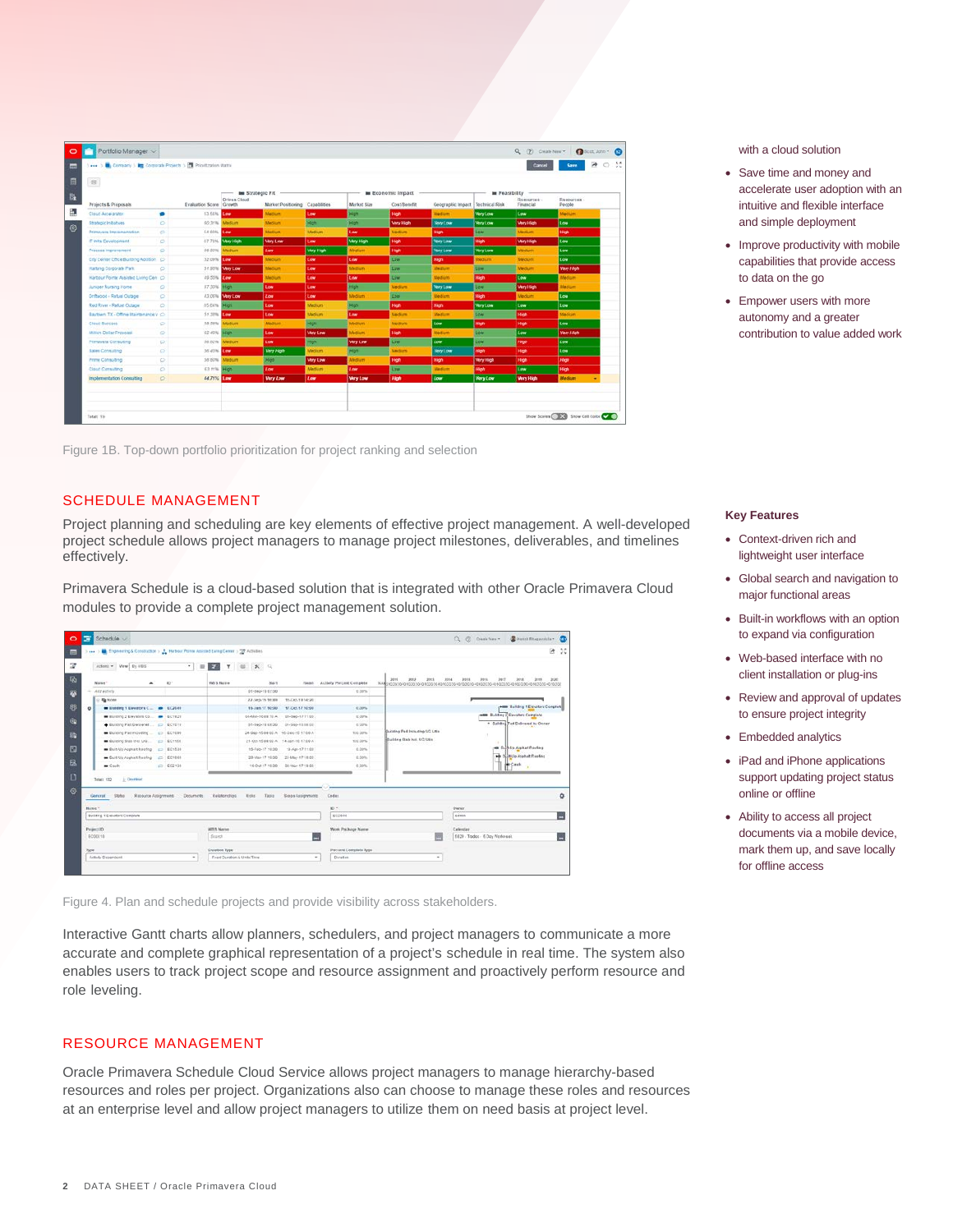Resources and roles can be assigned to activities as part of resource assignment capabilities, allowing project managers to resource load the project schedule.

| <b>LEG</b> | > B Prime Corporation > B Engineering & Construction > ES Resources |                          |           |                   |                       |                                       |                              |
|------------|---------------------------------------------------------------------|--------------------------|-----------|-------------------|-----------------------|---------------------------------------|------------------------------|
| 篽          | Promote.<br>$\boldsymbol{\times}$<br>Assign.                        | Q                        |           |                   |                       |                                       |                              |
| 图          | Name *                                                              | <b>ID</b> *              | Title     | Status "          | Email                 | Source Name                           | Default Units/Time Unit of M |
|            | $+$ $Add$ resource                                                  |                          |           | Active            |                       | Engineering & Construction            | 100.00%                      |
| GR         | O B EAC Resources                                                   | <b>E&amp;C Resources</b> |           | Active            |                       | <b>M</b> . Utilities                  | 100,00%                      |
|            | ⊕ 2 Subcontractor                                                   | Subcontractors           |           | Activa            |                       | <b>B.</b> Prima Corporation           | 100.00%                      |
| <b>B</b>   | @ 2 Trades                                                          | Trades                   |           | Active            |                       | <b>B</b> Prime Corporation            | 100,00%                      |
| $\Delta$   | @ 2 Management                                                      | Management               |           | Active.           |                       | <b>M</b> . Utilities                  | 100,00%                      |
|            | <b>B</b> Engineering Department                                     | Engineering              |           | Active            |                       | <b>U.</b> Engineering & Construction  | 100,00%                      |
| ◎          | @ 2 Purchasing Department                                           | Purchasing               |           | Active            |                       | <b>B</b> Engineering & Construction   | 100,00%                      |
|            | @ 2 Corporate Resources                                             | Corporate                |           | Active            |                       | <b>B</b> . Engineering & Construction | 100,00%                      |
|            | G & Demo User                                                       | Demotiser                | Demo User | Active.           | demo.user@acmeinc.com | <b>E</b> Prime Corporation            | 100,00%                      |
|            | A Product Development Re Product Dev                                |                          |           | Active            |                       | <b>Engineering &amp; Construction</b> | 100.00%                      |
|            | @ 2 Manufacturing EngineerL ManufEng                                |                          |           | Active            |                       | <b>Engineering &amp; Construction</b> | 100.00%                      |
|            |                                                                     |                          |           |                   |                       |                                       | 188.888                      |
|            | L Download                                                          |                          |           |                   |                       |                                       |                              |
|            | Availability<br>Codes<br>General                                    | Location<br>Roles        |           |                   | 049                   |                                       |                              |
|            | Name *                                                              |                          |           | $15$ <sup>*</sup> |                       | Title                                 | <b>Status</b>                |
|            | E&C Resources                                                       |                          |           | E&C Resources     |                       |                                       | Active                       |

Figure 5. Primavera Cloud Resource Management allows project managers to create and manage hierarchical roles

Resource Analysis can be performed to determine over and underutilization of both resources and roles. Visual representation of resource and role assignment analysis in the form of histograms will allow project managers to determine where resources are under or over utilized.



Figure 6. Perform Resource and Role analysis at project level.

Leveling can be performed on resource assignment to balance out resource or role assignment to minimize over or under utilization.

## RISK MANAGEMENT

Risk Management provides the necessary tools that allow project professionals to manage risk easily and successfully. Features include:

• Risk register to view and prioritize project risk.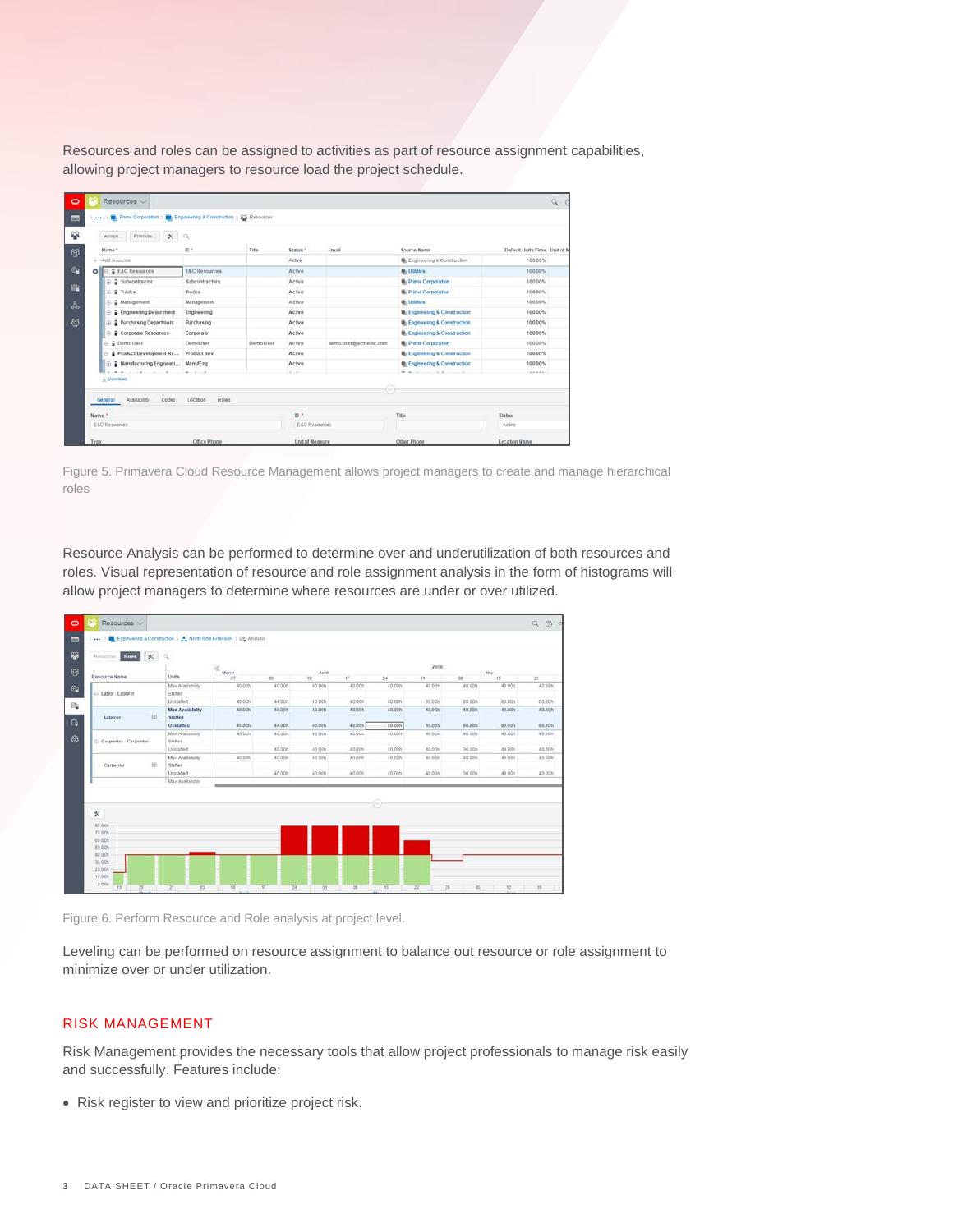• Tools to define risk thresholds and scoring matrices for qualitative analysis.

| Chart K Q<br>Register<br>Actent -<br>Name * | $10 -$<br>۰                    | Pre-Response Score Status * |                   | Туре        | Pre-Response Probability                   | Pre-Response Schedule      | Fre-Response Cost           |
|---------------------------------------------|--------------------------------|-----------------------------|-------------------|-------------|--------------------------------------------|----------------------------|-----------------------------|
| Addirak                                     |                                |                             | Proposed          | Threat      | Negligible                                 | Necipible                  | Neplipible                  |
| Concrete suggly constrained                 | C) RD01                        |                             | <b>TRA Autive</b> | Thread      | <b>Barbara Communication Communication</b> | M (32,00d - 48,00d)        |                             |
| O Sto access restricted for 2 weeks         | C R002                         |                             | 18 Open           | Threat      | <b>THE REAL</b>                            | M (12.00d - 48.00d)        | L (450,000.00)              |
| New roof coating cuts roof install time     | C R003                         |                             | 14 Open           | Opportunity | <b>ROOM STATE</b>                          | M (32 00d - 48 00d)        | L (22.500.00)               |
| Poor ground conditions                      | $C$ R004                       |                             | 20 Open           | Trees:      | M 40 30% + 60 30%)                         | <b>HILL GOT - NA STARS</b> | VL-187-500.001              |
| Eated electrical inspection                 | $\Box$ ROOS                    |                             | Rajadad           | Threat.     | VI. ID 9344 - 20 0241                      | 18 (12.004 - 48.004)       | <b>CONTRACTOR</b>           |
| Yieather delay due to unusually wet         | $\Rightarrow$ Roge             | M                           | Adive             | Threat      |                                            | <b>List for Station</b>    | L (240,000.00 - 400,000.00) |
| Contractor tinangal instability             | C) R007                        |                             | Open              | Threat      | L (37.50%)                                 | 1. 15 (300 - 16 00 d)      | 11. 1225 pop dis-           |
| Permit delay                                | C R009                         |                             | Managed           | Threat      | L (20.00% - 40.00%)                        | M (12 00d - 48 00d)        | M (480,000.00 - 720,000.00) |
| Interior design changes!                    | <b>C RD10</b>                  |                             | Propened          | Threat      | VL+1750%+                                  | VL-115.30d                 | 100.000.021 17              |
| Windaw manufacturing delay                  | $C$ HD11                       |                             | Proposed          | Threat      | <b>ALIST 50NL</b>                          | 1.00.000                   | 100 005 591-32              |
| provided a series of the con-               | $-1.1$                         |                             |                   |             |                                            |                            |                             |
| <b>L</b> Develope<br>Total: 12              |                                |                             |                   | Ø           |                                            |                            |                             |
| Response Actions<br>Prebability             | Schedule Impact<br>Cost Impact | Actument<br>Codes           |                   |             |                                            |                            |                             |

Figure 7. Risk register and related response plan.

- Monte Carlo analysis on schedule data by incorporating risk data.
- Curves showing expected time and cost outcomes and the probability of achieving each one.



Figure 8. Monte Carlo-based histograms provide likely project outcomes based on potential risk, not just the planned schedule.

- Risk response plans to address project risks and establish post-response scenarios.
- Out-of-the-box bi-directional integration with Primavera P6 EPPM leveraging Primavera Gateway to provide schedule risk analysis.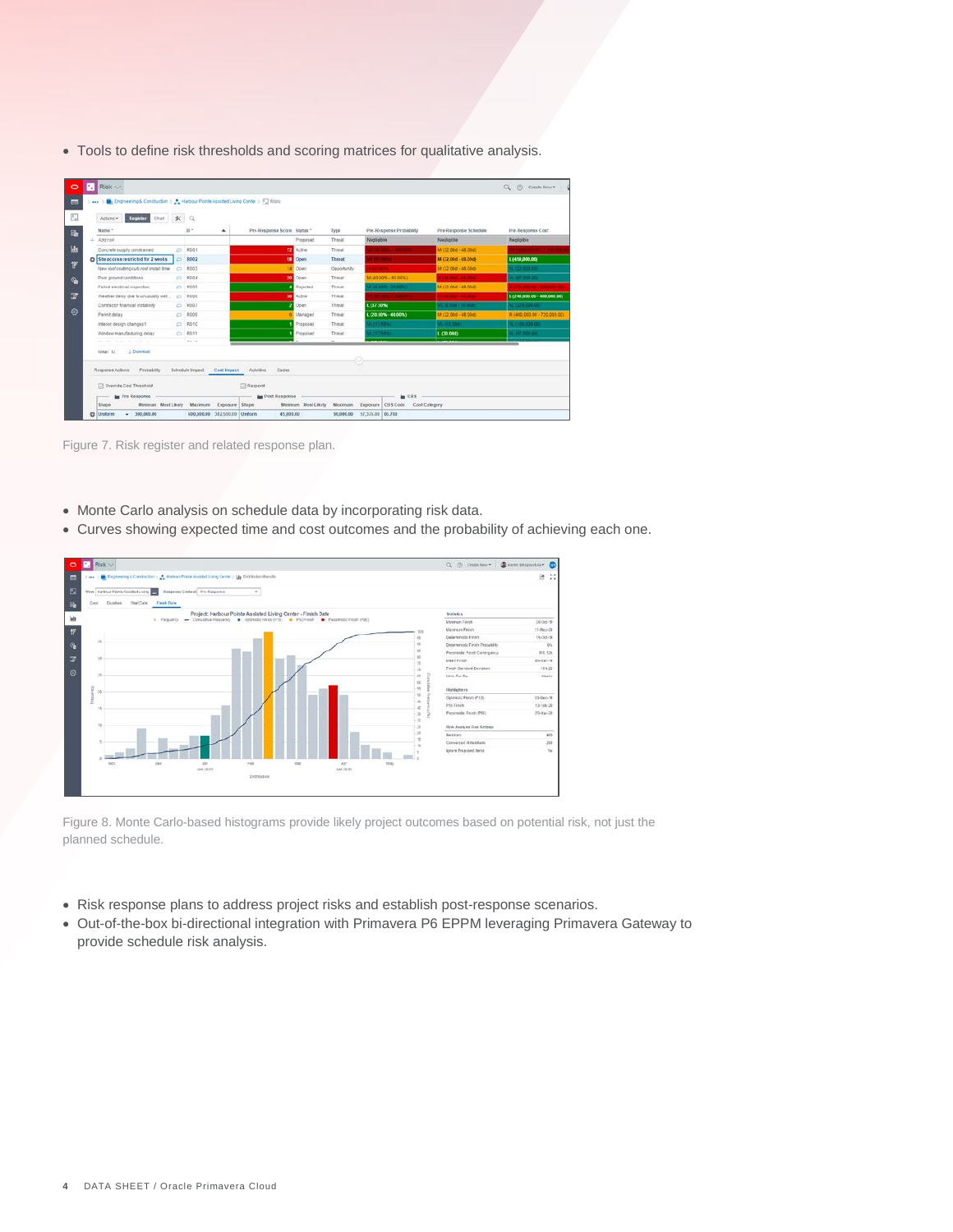| Risk v                                               |        |                       |                                           |                                                                                                                     |                                                                                                         |         | Q. (2) Create New                        |
|------------------------------------------------------|--------|-----------------------|-------------------------------------------|---------------------------------------------------------------------------------------------------------------------|---------------------------------------------------------------------------------------------------------|---------|------------------------------------------|
| 1444                                                 |        |                       |                                           |                                                                                                                     |                                                                                                         |         |                                          |
| Response Context Pre-Response<br>$\scriptstyle\star$ |        |                       |                                           |                                                                                                                     |                                                                                                         |         |                                          |
| <b>Finish Eate</b><br>Cost                           |        |                       |                                           |                                                                                                                     |                                                                                                         |         |                                          |
|                                                      |        |                       |                                           |                                                                                                                     |                                                                                                         |         | <b>Stisk Analysis Run Setti</b>          |
|                                                      |        |                       |                                           |                                                                                                                     |                                                                                                         |         | Maximum terations                        |
|                                                      | $\Box$ | 0.6                   | 1.6                                       | $\overline{z}$                                                                                                      | 2.5                                                                                                     | 3.5     | Use Convergence<br>Ignore Proposed Items |
| R002-Site access restricted for 2 weeks              |        |                       |                                           |                                                                                                                     |                                                                                                         |         |                                          |
| R012-Weather delay due to hurricane                  |        |                       |                                           |                                                                                                                     |                                                                                                         |         |                                          |
| R014 Poor ground conditions                          |        |                       |                                           |                                                                                                                     |                                                                                                         |         |                                          |
| R001-Concrete supply constrained                     |        |                       |                                           |                                                                                                                     |                                                                                                         |         |                                          |
| R010-Interior design changes1                        |        |                       |                                           |                                                                                                                     |                                                                                                         |         |                                          |
| HODS-Weather delay oue to unusually wet weather      |        |                       |                                           |                                                                                                                     |                                                                                                         |         |                                          |
| R003-New roof coaling cuts roof install time         |        |                       |                                           |                                                                                                                     |                                                                                                         |         |                                          |
| R007-Contractor financial instability                |        |                       |                                           |                                                                                                                     |                                                                                                         |         |                                          |
| R011-Wedow manufacturing delay                       |        |                       |                                           |                                                                                                                     |                                                                                                         |         |                                          |
| R13-Tornado that will affect some activities         |        |                       |                                           |                                                                                                                     |                                                                                                         |         |                                          |
|                                                      | 0.00h  | 50.00h                | 100,00h<br>Risk Removal Impact (Duration) | 150,00h                                                                                                             |                                                                                                         | 250,00h |                                          |
|                                                      | Risia  | $\boldsymbol{\times}$ | 5633115%                                  | > by Engineering & Construction > A. Harbour Pointe Assisted Living Center > G. Risk Removal Impact<br>153.83h   2% | Project: Harbour Pointe Assisted Living Center - Finish Date<br>Risk Removal Impact (%)<br>266.07h   4% | 200,00h | $\overline{1}$                           |

Figure 9. Primavera Cloud's tornado charts provide visibility into which risks have the greatest impact to your projects and programs.

- Risk Removal Impact analysis to identify key risk event that's preventing their schedules from performing as expected.
- Mean Impact Risk analysis to determine risk and activities that have greatest impact.



Figure 10. Primavera Cloud's Mean Impact charts provide a breakdown of the contributing causes to the activity's impact

• The risk sensitivity data is displayed for the project cost and finish date including viewing options for the sensitivity results.

## LEAN TASK MANAGEMENT

The Oracle Primavera Lean Cloud's Task Management capability provides a set of tools to improve the detailed coordination, planning, and execution of work between planners, supervisors, and field workers. The tool enables field workers to decide the best way to execute their work with maximum efficiency and minimal waste.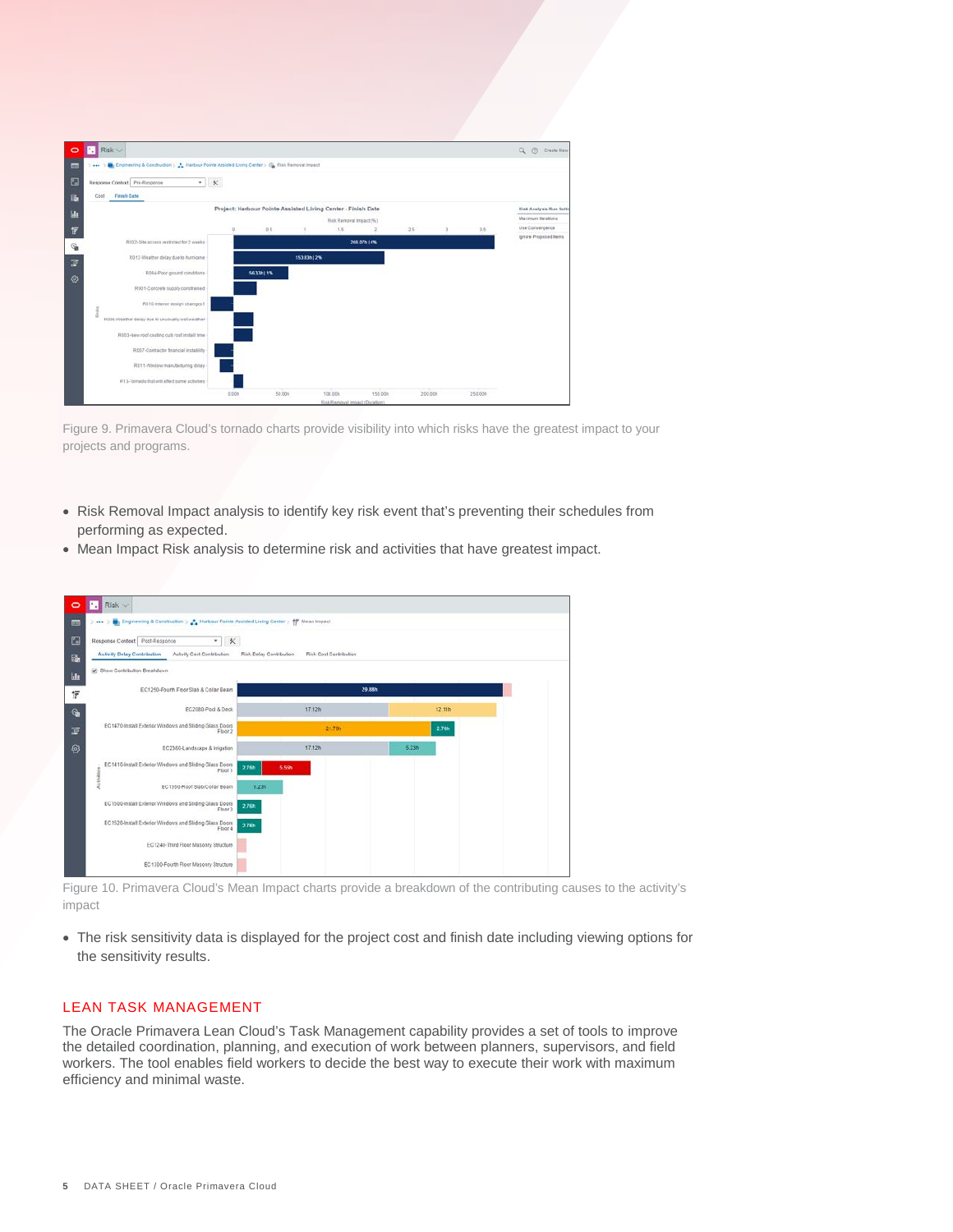The Work Plan interface allows planners, supervisors, and field workers to easily define, plan, and sequence their work according to the near-term objectives defined by the project schedule. LastPlanners® create tasks in the hopper for each activity in the planning period. Tasks are then dragged to the weekly planning board or future weekly bucket, using the project schedule's activities as a reference.



Figure 7A. The Oracle Primavera Lean work plan makes weekly planning simple

During the planning cycle, tasks can be dragged and placed on planning board. Drag a task to different weekly bucket. Commit to perform a task on a specific due date. Complete a task that is done. Recommit a task that is not done. Provide reasons for not completing a task as committed. Finally, monitor weekly planned percent complete and reasons metrics in dashboard.



Figure 7B. Task analysis makes monitoring weekly performance and root causes simple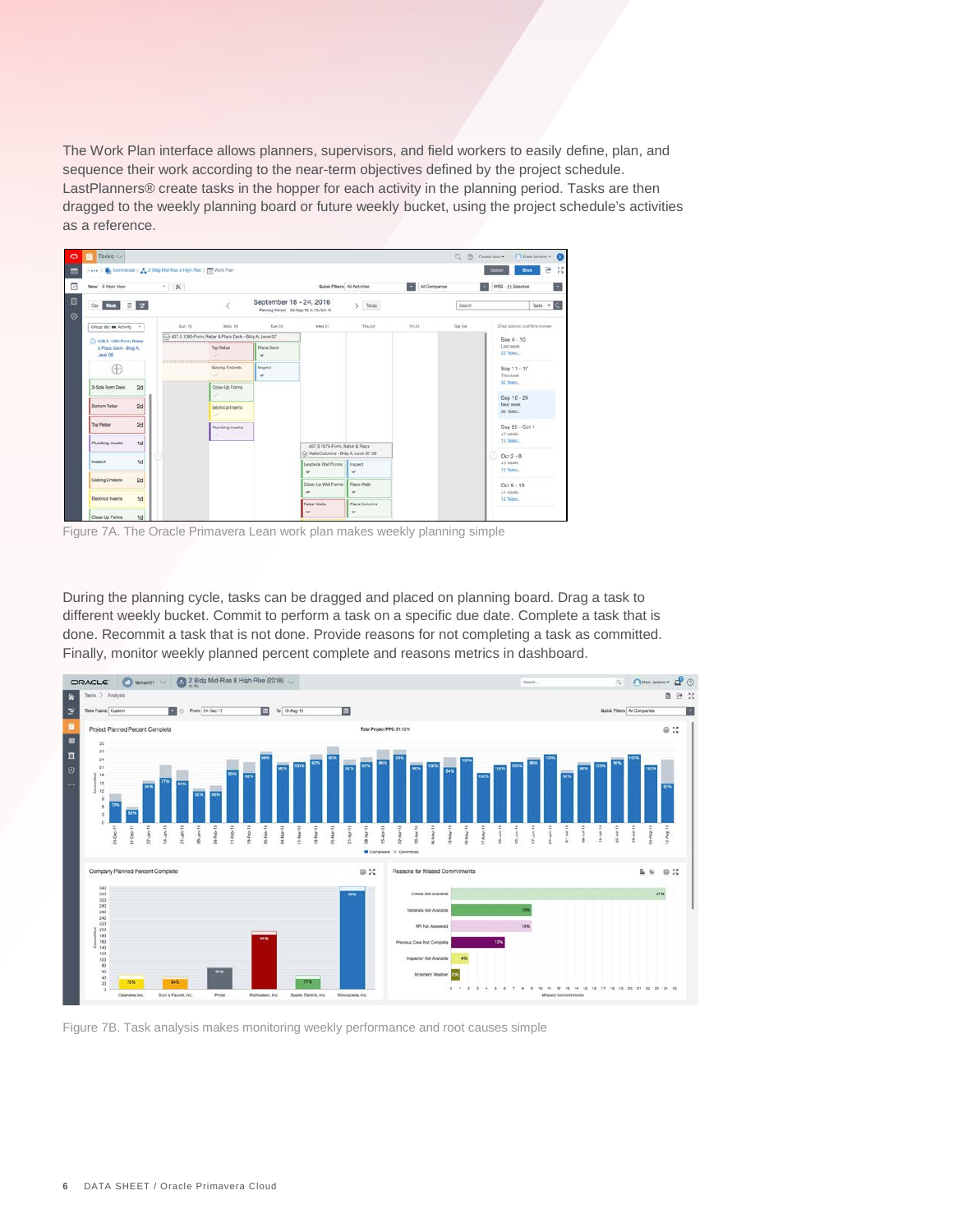# COST MANAGEMENT

Cost management allows project managers and key stakeholders to capture budget, perform forecast analysis, and predict impending expenses to help reduce the chance of going over budget. Oracle Primavera Schedule Cloud Service allows project managers to manage the most basic to complex cost management scenarios with ease.

| $\circ$ | $\mathsf{III}$ Cost $\vee$ |                                                                |                  |                             |                       |                        | Q. (?) Create New *      |            |
|---------|----------------------------|----------------------------------------------------------------|------------------|-----------------------------|-----------------------|------------------------|--------------------------|------------|
| m       |                            | > Encineering & Construction > > > Tevret # > (iii) Cost Shoet |                  |                             |                       |                        |                          |            |
| 廢       | By CBS Codes               | By Cest Categories                                             |                  |                             |                       |                        |                          |            |
| 視       | Acions ·<br>$\equiv$       | Expand All Collapte All @ X Q<br>÷                             | Current Budget   | <b>Total Budget Changes</b> | <b>Budget Changes</b> |                        |                          |            |
| 宜       | CBS Code *                 | 4 CBS Code Name                                                | Masuat Approved) | (Manuar: Pending)           | (Manual:Asproved)     | Project Current Budget | Project Current Forecast | Variance   |
|         | Total                      |                                                                | 9,797,918,31     | 5,000.00                    | 1,112,377.00          | 9,797,918.31           | 9.812,918.31             | 15,000.00  |
| 陆       | Add CBS code               |                                                                |                  |                             |                       |                        |                          |            |
| 场       | 0.001                      | Division 0 - Contracting Requirements                          |                  | 0.00                        |                       |                        | 0.00                     | 0.00       |
|         | <b>前射</b>                  | Division 1 . General Requiremes                                |                  | 0.00                        |                       |                        | 0.00                     | 0.00       |
| $\odot$ | $\oplus$ 02                | Division 2 - Sile Construction                                 | 50527300         | 0.00                        | 2.500.00              | 501,271.00             | 511,273.00               | 10,000.00  |
|         | (2) 03                     | Division 3 - Conceste                                          | 206305.00        | 8.00                        | 7,250.00              | 206,985.00             | 286, 505.00              | 0.00       |
| ◎       | € 04                       | Dirision 4 - Mesonry                                           | 474.821.00       | 13,000.00                   |                       | 474,821.00             | 484,821.00               | 10,000.00  |
|         | $-0.05$                    | Division 5 - Metals                                            | 1,205.087.50     | 0.00                        |                       | 1,205,087,50           | 1,295,087.50             | 9.00       |
|         | iii 06                     | Division 6 - Wood & Plastice                                   | 464,656,50       | 0.00                        |                       | 464,656.50             | 464,656.50               | 0.00       |
|         | ⊕ 07                       | Thermal & Mosture Protection                                   | 265389.00        | 0.00                        |                       | 264,989.80             | 266,819.85               | 0.00       |
|         | iii 08                     | Division 8 - Doors & Windows                                   | 305299.75        | 3.00                        |                       | 305,299.75             | 345,299.75               | 0.00       |
|         | ⊕ 09                       | Division 9 - Finishes                                          | 1,307,890,40     | 0.00                        |                       | 1,107,093,40           | 1,317,030.45             | 0.00       |
|         | $-10$                      | Division 10 - Specialties                                      | 107569.26        | 0.00                        |                       | 107,569.26             | 117,559.26               | 0.00       |
|         | 中11                        | Division 11 - Foxternwell                                      | 5832.20          | 0.00                        |                       | 5.832.20               | 5,632.20                 | 8.00       |
|         | @12                        | Division 12 - Furnishings                                      | 43,200.00        | 5.00                        |                       | 43,203.00              | 43,200.00                | 6.00       |
|         | (11)                       | Dirision 13 - Special Construction                             |                  | 0.00                        |                       |                        | 0.00                     | 0.00       |
|         | 14                         | Division 14 - Conveying Systems                                | 140,000.00       | 9.00                        |                       | 140,000.00             | 140,000.00               | 0.00       |
|         | 前15                        | Division 15 - Mechanical                                       | 1,785,407,40     | 0.00                        |                       | 1,795,407,40           | 1,715,407,40             | 0.00       |
|         | ⊕ 16                       | Danston 15 - Electrical                                        | 1,795.579.50     | 0.00                        |                       | 1,795,579.50           | 1,715,579.50             | 0.00       |
|         | 99999                      | Centroencies                                                   | 1,107,627,00     | (5,000.00)                  | 1,107,627.00          | 1,107,627.00           | 1,112,627.00             | (5,000,00) |

Figure 3A. Cost sheet functionality provides detailed cost data to ensure projects are staying on track

Oracle Primavera Schedule utilizes a spreadsheet-like interface to manage project budget, budget changes, and transfers. It also interacts with various project elements to provide a single location for managing project cost, including forecast information.

| $\circ$       | $\ln$ Cost $\vee$ |   |                                                                         |                                         |                                  |                 |                         | $Q_0$                    |
|---------------|-------------------|---|-------------------------------------------------------------------------|-----------------------------------------|----------------------------------|-----------------|-------------------------|--------------------------|
| <b>STEP</b>   |                   |   | <b>Engineering &amp; Construction &gt; A. Tower II &gt; Tell Budget</b> | <b>C</b> Approved                       |                                  |                 |                         |                          |
| $\mathbb{R}$  |                   |   |                                                                         |                                         |                                  |                 |                         |                          |
| 閾             | $\mathbb{R}^{n}$  | ۰ | CBS Code <sup>+</sup>                                                   | CBS Code Name                           | Description                      | Cost Category   |                         | Quantity Unit of Measure |
|               | Total.            |   |                                                                         |                                         |                                  |                 |                         |                          |
| 寙             |                   |   | C2 02 100                                                               | Site Remediation                        | Site Demolitions                 | Material        | 30,000,00sqft sqft      |                          |
|               |                   |   | 0.02200                                                                 | Site Preparation                        | Clear & Grub Site                | Material        | 59,400,00sqft sqft      |                          |
| 陆             |                   |   | 02200                                                                   | São Preparation                         | Site Earthwork & Grading (Cut &  | Material        |                         | 600.00CY Cubic Yants     |
| $\frac{1}{2}$ |                   |   | 02200                                                                   | Site Preparation                        | Site Earthwork Export Surplus    | Material        |                         | 380.00CV Cubic Yards     |
|               | 5                 |   | CD 02 200                                                               | Site Preparation                        | Erosion Control                  | Material        | 59,400 00CY Cubic Yards |                          |
| $\alpha$      | $\overline{a}$    |   | 02700                                                                   | Bases, Ballasts, Pavemts, & Appurtenan. | Roadway - Concrote Parking Entry | Material        | 500.00sqft sqft         |                          |
|               | r                 |   | $D = 02700$                                                             | Bases, Ballasts, Pavents, & Appurtenan  | Parking - Concrete               | Material        | 23.560.00igft soft      |                          |
| ම             | s                 |   | € 02 700                                                                | Bases, Ballasts, Payents, & Appurtenan  | Sidewalks - Concrete             | Material        | 1,500,00sqft sqft       |                          |
|               | $\overline{u}$    |   | $-0.02500$                                                              | Utility Services                        | Domestic Water Supply            | Material        | 150,00LF Linear Ft      |                          |
|               | 10                |   | $\bigcirc$ 02.500                                                       | <b>Utility Services</b>                 | Service Tie-in - Domestic        | Material        | 1.00Ea Each             |                          |
|               | 11                |   | C2 02 500                                                               | Utility Services                        | Fire Protection Water Supply     | Material        |                         | 150,00LF   Linear Ft     |
|               | 12                |   | $D = 02.500$                                                            | Utility Services                        | Service Tie-in - Fire Protection | Material        | 1.00Ea Each             |                          |
|               | $13-$             |   | $O$ 02 500                                                              | Utility Services                        | Sanitary Waste Line              | Material        |                         | 150.00LF Linear Ft       |
|               | 14                |   | $D = 02,500$                                                            | Utility Services                        | Service Tie-in - Sanitary        | Material        | 1.00Ea : Each           |                          |
|               | 15                |   | $C = 02500$                                                             | Ublify Services                         | Manholes - Sanitary              | <b>Material</b> | 2.00Fa Each             |                          |
|               | 16                |   | O 02500                                                                 | Utility Services                        | Storm Drainage Line              | Material.       | 150 00LF Linear Ft      |                          |
|               | 17                |   | $\bigcirc$ 02 500                                                       | <b>Utility Services</b>                 | Service Tie-In - Storm Drainage  | Material        | 1.00Ea Each             |                          |

Figure 3B. Budget management functionality provides detailed budgeting capabilities

Cost management is an integral part of Oracle Primavera Cloud, delivering functional capabilities that form the backbone of strong project controls.

# SCOPE MANAGEMENT

Project managers need a set of tools to effectively manage the entire scope of work required to deliver a product or service. Oracle Primavera Schedule Cloud Service allows project managers and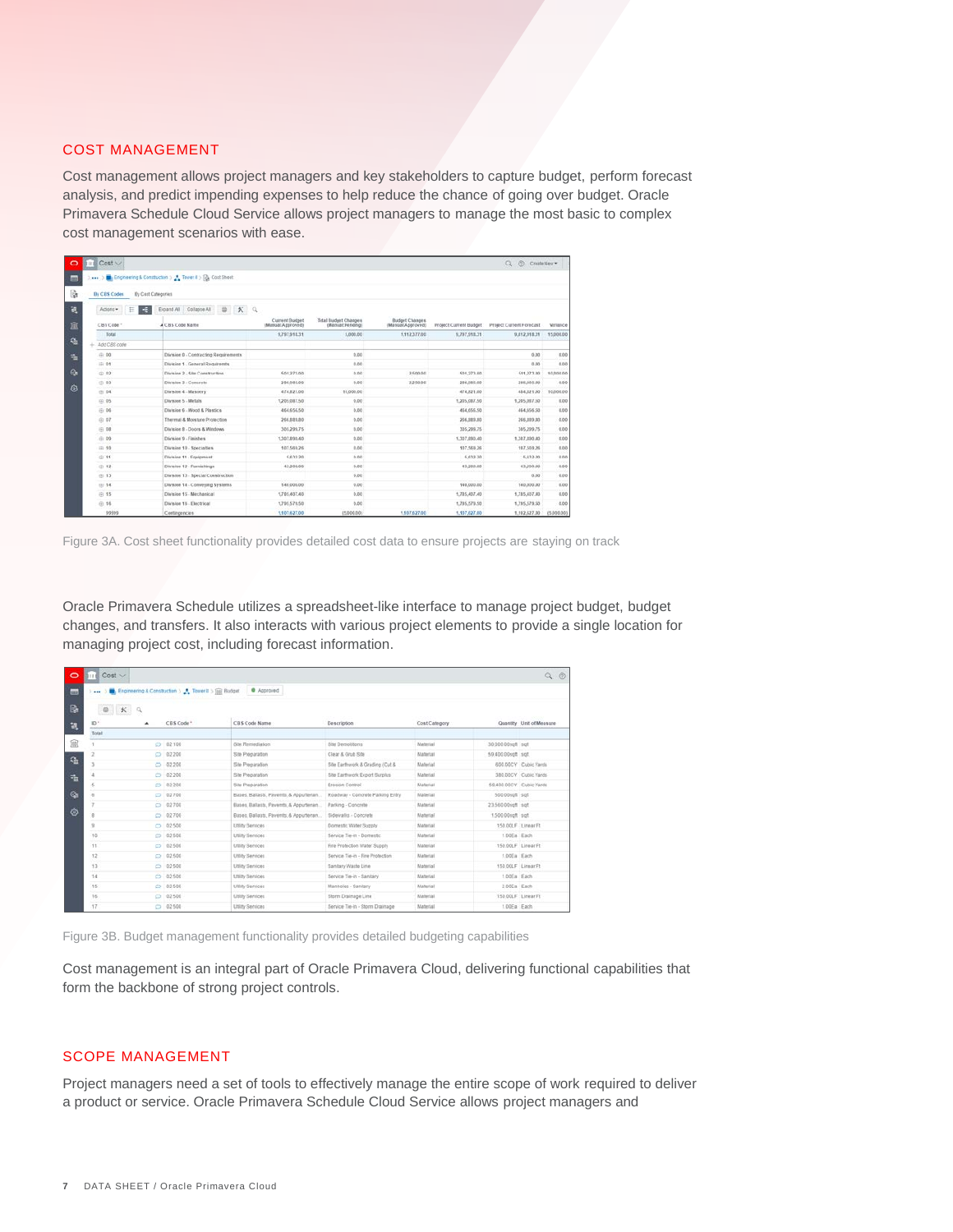schedulers to effectively and cohesively plan and manage all aspects of scope during a project's lifecycle, including equipment deployment, cable and line installation , and project documentation from a single platform. It also enables other stakeholders to monitor project deliverables from the same solution.

| $\circ$        | Scope $\vee$                                                              |                              |                   |          |                                                  |                  | Q. (7) Create for |
|----------------|---------------------------------------------------------------------------|------------------------------|-------------------|----------|--------------------------------------------------|------------------|-------------------|
| <b>COL</b>     | > (b) Of & Gas > (b) OS and Fuel Storage Tank > (E), Scope Rems<br>$-444$ | . Gaseline Set               |                   |          |                                                  |                  |                   |
| 嚍              | $\boldsymbol{\times}$                                                     |                              |                   |          |                                                  |                  |                   |
| Æ              | Name *                                                                    | <b>CONTRACTOR</b><br>$A$ $D$ | Unit of Measure   |          | Criginal Quantity * Criginal Productivity Rate * | Original Hours * | Revised Quantity  |
|                | A Oil and Fuel Storage Tank                                               | OFST-001                     |                   |          |                                                  |                  |                   |
| G.             | ○ % Defaut PBS                                                            | Delault PB E                 |                   |          |                                                  |                  |                   |
| 喝              | <b>FRITANK</b>                                                            | TANK                         |                   |          |                                                  |                  |                   |
|                | The Tank Shell Plate Shop Fabrication                                     | TARK TANK 2                  |                   |          |                                                  |                  |                   |
| 面              | Fig Tank Accessories and Fittings Shop Fabrication                        | TANK.TANK.3                  |                   |          |                                                  |                  |                   |
|                | S To GA Drawing Tank Platform and Handrail                                | TANK TANK 3 DWG-04           |                   |          |                                                  |                  |                   |
| $\mathbf{Q}_0$ | <b>Fo</b> GA Drawing Tank internal Accessories                            | TANK TANK 3 DWG-07           |                   |          |                                                  |                  |                   |
| $\alpha$       | Center Deck Leg                                                           | \$2230                       | Ku                | 140.00kg | 0.23hkg                                          | 31.78h           | 140.00kg          |
|                | <b>3.</b> Gauge Pole                                                      | \$1240                       | Kg                | 200,00kg | 0.23h3g                                          | 45,406           | 200.00kg          |
| 區              | Pontoon Leg                                                               | \$1220                       | $\kappa_0$        | 210.00kg | $0.23h$ kg                                       | 47.67h           | 210.00kg          |
|                | GA Drawing Shell and Roof Nozzles                                         | TANK-TANK 3.DWG-08           |                   |          |                                                  |                  |                   |
| D              | <b>A</b> Roof Nozzies                                                     | \$1250                       | Kg                | 70.00kg  | 0.63h kg                                         | 43.75h           | 70.00kg           |
| Ô,             | Stell Nozzies                                                             | \$1250                       | $\kappa_{\rm ff}$ | 90.00kg  | 0.63hkg                                          | 56.25h           | 90.00kg           |
|                | GA Drawing Rolling Ladder & Rads                                          | TANK TANK 3 DWG-06           |                   |          |                                                  |                  |                   |
|                | A Handrail                                                                | \$1200                       | Kg                | 140.00kg | 0.19h kg                                         | 26.18h           | 140,00kg          |
|                | Ladder                                                                    | \$2110                       | $_{\rm XII}$      | 250.00kg | 0.19h/kg                                         | 46.75h           | 250.00kg          |
|                | <b>A</b> Rail Track                                                       | \$1210                       | $0$               | 200.00kg | $0.19h$ kip                                      | 52.36h           | 280,00kg          |

Figure 2A. Oracle Primavera Schedule Cloud is a comprehensive project scope management tool.

The solution supports various progress measurement techniques, such as physical percent complete and rules of credit, to measure scope progress. In addition, users can assign quantity-based progress metrics to individual scope to capture progress percent complete.

# MOBILE OFFERINGS

Oracle Primavera Cloud's mobile suite connects progress made on the jobsite to those managing the project while providing executives and portfolio managers the tools they need on the go.

With targeted, purpose-built native mobile applications, users enjoy powerful functionality with easy-touse interfaces. Real-time data and alerts improve processes while allowing users to access information without internet connectivity.

## **Oracle Primavera Portfolios for iOS**

While away from the office, executives and portfolio managers use this app to monitor the health and performance of project portfolios. It supports access to KPIs without internet connectivity. Users also can collaborate with team members with the discussions tool.

# **Oracle Primavera Progress for iOS & Android**

Field workers have a lot going on, and communication has been a challenge in the past. With Oracle Primavera Progress for both iOS and Android, monitoring progress made on the job site has never been easier! Now, when a task is completed or resolved, those performing the actions can update the record, snap photos to show completed work, and send updates immediately to the project team.

## FILE MANAGEMENT

Oracle Primavera Cloud includes robust file management functionality. Whether a high-level basis-ofdesign documents or detailed specifications, all documentation utilizes tight permission controls to manage access across the enterprise. Features include check-in and check-out, version control, and full text search for 500+ document types.